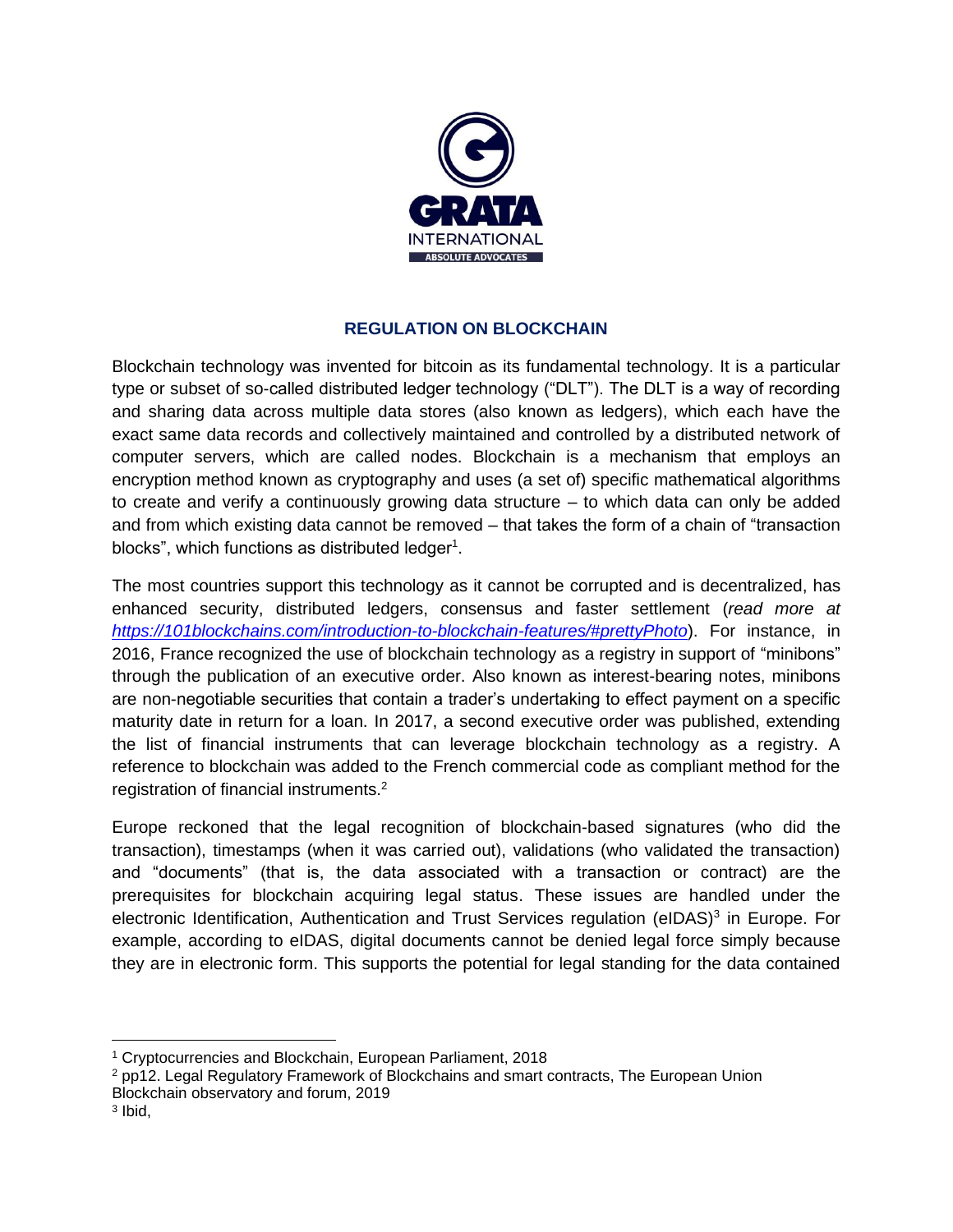## in a blockchain-based registry or contract<sup>4</sup> (*read more at [https://www.eublockchainforum.eu/sites/default/files/reports/report\\_legal\\_v1.0.pdf](https://www.eublockchainforum.eu/sites/default/files/reports/report_legal_v1.0.pdf)*).

In case of Mongolia, use of the blockchain technology is not recognized in legal frameworks. However, the Central Bank of Mongolia (the "Mongolbank") stated to adhere a policy on the support of non-cash payments, introducing new advanced payment tools and services, regulating the legal environment and developing payment system infrastructure that meets the international standard ("Policy of the Mongolbank on payment system", 2012). Also, in 2017, the term of electronic money has been defined in the newly approved law on National Payment System (read *more about the Electronic Money Regulation in Mongolia at <https://gratanet.com/publications/legal-summary-on-electronic-money-regulation-in-mongolia>*). As the Mongolbank is the only authority capable of issuing legal currency under the law of Mongolia on the Central Bank, it defined the electronic money (the "e-money") as non-cash payment instrument issued by the Central Bank with the same value as the Mongolian currency – Tugrik (Article 5). Yet, it is not the same as cryptocurrency for that the e-money is centralized that the Mongolbank grants permission, while the cryptocurrency is decentralized which there is no third authority involvement. Although the cryptocurrency exchange is neither allowed nor restricted, its technology, the blockchain, is used in various state and bank services, including electron tax system, property rights registry, electronic payment receipt system and electron signature without legal recognition. Moreover, increasing number of "FinTech" financial services companies have been established including LendMN. They aim at allowing loans without collateral and interest.

## Conclusion:

Neither the blockchain technology nor the blockchain-based cryptocurrency are recognized in legal context of Mongolia. However, the MongolBank preserves a policy to support non-cash payments and new advanced payment tools and services. Also, Mongolia allowed issuance of electron money by adopting laws and regulations. Although the blockchain technology is not legalized, it is used in significant sectors of the country such as tax systems and bank services.

<sup>4</sup> pp12. Legal Regulatory Framework of Blockchains and smart contracts, The European Union Blockchain observatory and forum, 2019